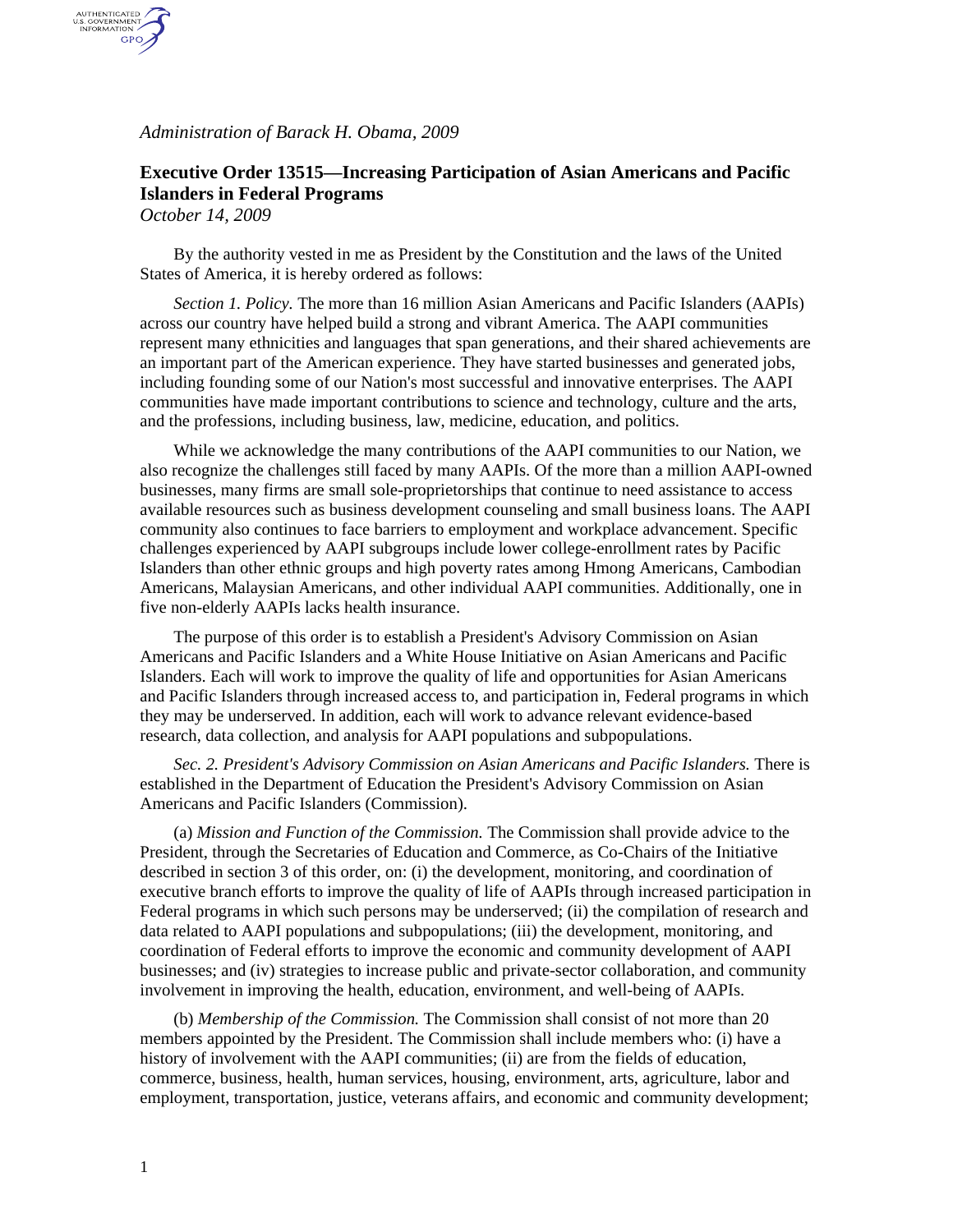(iii) are from civic associations representing one or more of the diverse AAPI communities; or (iv) have such other experience as the President deems appropriate. The President shall designate one member of the Commission to serve as Chair, who shall convene regular meetings of the Commission, determine its agenda, and direct its work.

(c) *Administration of the Commission.* The Secretary of Education, in consultation with the Secretary of Commerce, shall designate an Executive Director for the Commission. The Department of Education shall provide funding and administrative support for the Commission to the extent permitted by law and within existing appropriations. Members of the Commission shall serve without compensation, but shall be allowed travel expenses, including per diem in lieu of subsistence, as authorized by law for persons serving intermittently in the Government service (5 U.S.C. 5701–5707). Insofar as the Federal Advisory Committee Act, as amended (5 U.S.C. App.) (the "Act"), may apply to the administration of the Commission, any functions of the President under the Act, except that of reporting to the Congress, shall be performed by the Secretary of Education, in accordance with the guidelines issued by the Administrator of General Services.

(d) *Termination Date.* The Commission shall terminate 2 years from the date of this order, unless renewed by the President.

*Sec. 3. White House Initiative on Asian Americans and Pacific Islanders.* There is established the White House Initiative on Asian Americans and Pacific Islanders (Initiative), a Federal interagency working group whose members shall be selected by their respective agencies. The Secretary of Commerce and the Secretary of Education shall serve as the Co-Chairs of the Initiative. The Executive Director of the Commission established in section 2 of this order shall also serve as the Executive Director of the Initiative and shall report to the Secretaries on Initiative matters.

(a) *Mission and Function of the Initiative.* The Initiative shall work to improve the quality of life of AAPIs through increased participation in Federal programs in which AAPIs may be underserved. The Initiative shall advise the Co-Chairs on the implementation and coordination of Federal programs as they relate to AAPIs across executive departments and agencies.

(b) *Membership of the Initiative.* In addition to the Co-Chairs, the Initiative shall consist of senior officials from the following executive branch departments, agencies, and offices:

- (i) the Department of State;
- (ii) the Department of the Treasury;
- (iii) the Department of Defense;
- (iv) the Department of Justice;
- (v) the Department of the Interior;
- (vi) the Department of Agriculture;
- (vii) the Department of Labor;
- (viii) the Department of Housing and Urban Development;
- (ix) the Department of Transportation;
- (x) the Department of Energy;
- (xi) the Department of Health and Human Services;
- (xii) the Department of Veterans Affairs;
- (xiii) the Department of Homeland Security;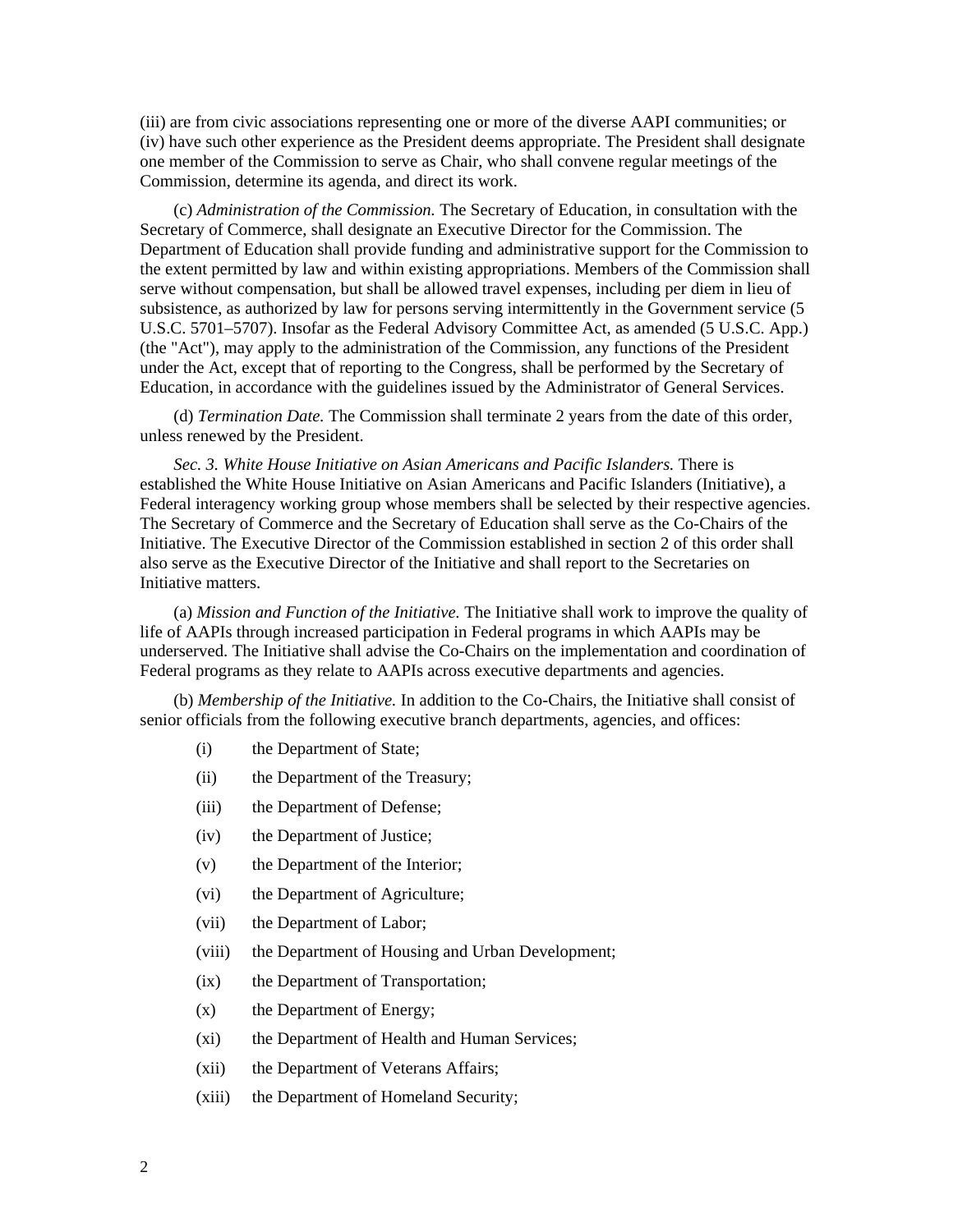- (xiv) the Office of Management and Budget;
- (xv) the Environmental Protection Agency;
- (xvi) the Small Business Administration;
- (xvii) the Office of Personnel Management;
- (xviii) the Social Security Administration;
- (xix) the White House Office of Cabinet Affairs;
- (xx) the White House Office of Intergovernmental Affairs and Public Engagement;
- (xxi) the National Economic Council;
- (xxii) the Domestic Policy Council;
- (xxiii) the Office of Science and Technology Policy; and
- (xxiv) other executive branch departments, agencies, and offices as the President may, from time to time, designate.

At the direction of the Co-Chairs, the Initiative may establish subgroups consisting exclusively of Initiative members or their designees under this section, as appropriate.

(c) *Administration of the Initiative.* The Department of Education shall provide funding and administrative support for the Initiative to the extent permitted by law and within existing appropriations. The Co-Chairs shall convene regular meetings of the Initiative, determine its agenda, and direct its work.

(d) *Federal Agency Plans and Interagency Plan.* Each executive department and agency designated by the Initiative shall prepare a plan (agency plan) for, and shall document, its efforts to improve the quality of life of Asian Americans and Pacific Islanders through increased participation in Federal programs in which Asian Americans and Pacific Islanders may be underserved. Where appropriate, this agency plan shall address, among other things, the agency's efforts to:

- (i) identify Federal programs in which AAPIs may be underserved and improve the quality of life for AAPIs through increased participation in these programs;
- (ii) identify ways to foster the recruitment, career development, and advancement of AAPIs in the Federal Government;
- (iii) identify high-priority action items for which measurable progress may be achieved within 2 years to improve the health, environment, opportunity, and well-being of AAPIs, and implement those action items;
- (iv) increase public-sector, private-sector, and community involvement in improving the health, environment, opportunity, and well-being of AAPIs;
- (v) foster evidence-based research, data-collection, and analysis on AAPI populations and subpopulations, including research and data on public health, environment, education, housing, employment, and other economic indicators of AAPI community well-being; and
- (vi) solicit public input from AAPI communities on ways to increase and improve opportunities for public participation in Federal programs considering a number of factors, including language barriers.